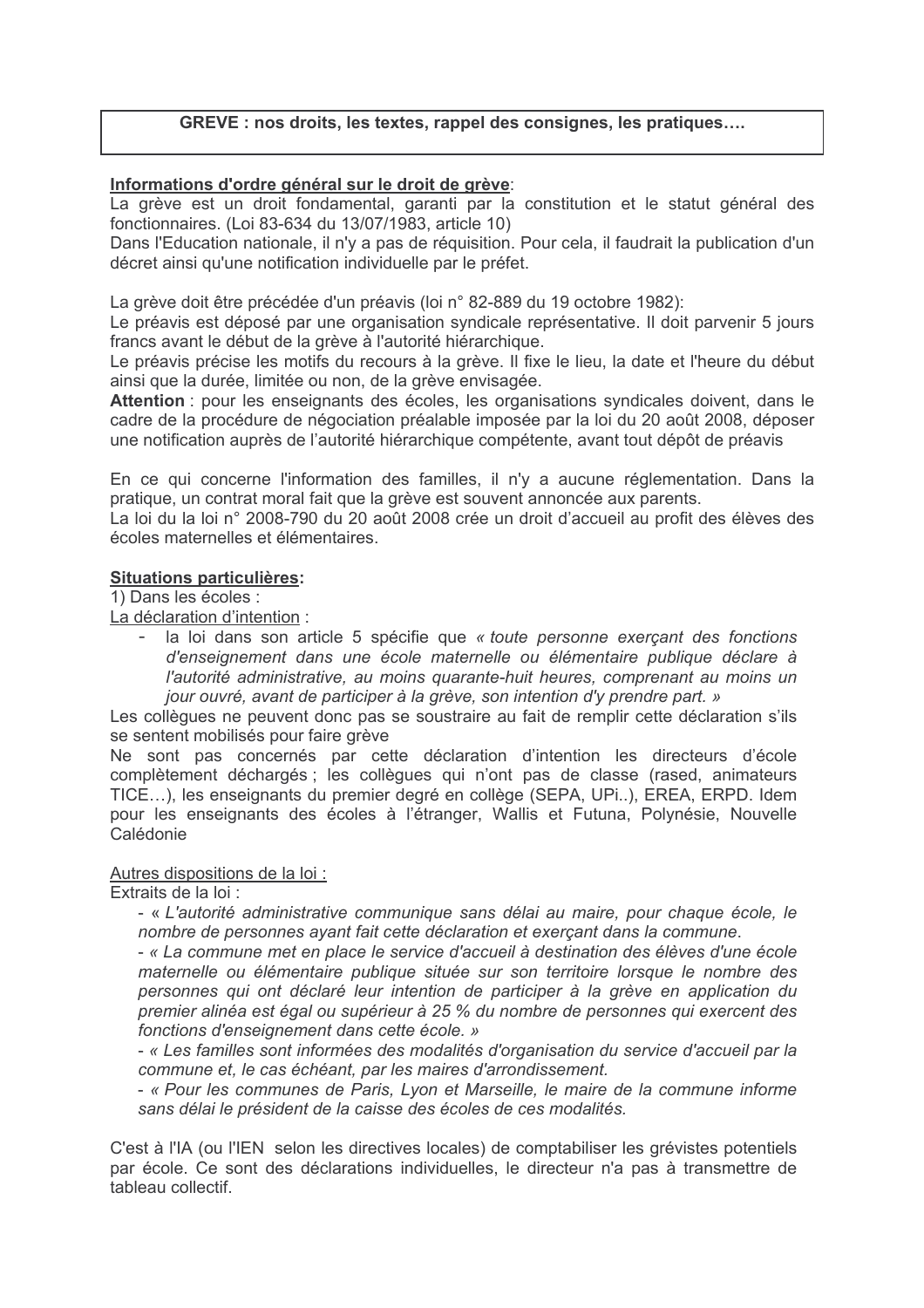Les collègues voulant faire grève doivent donc envoyer individuellement leur déclaration individuelle d'intention, à un service spécifique de l'IA (ou à l'IEN selon les directives locales).

Le SE-UNSA conseille l'envoi par fax (école ou mairie) en conservant le récépissé du fax.

Si c'est par courrier, (garder la preuve de l'envoi) il faut penser aux délais d'acheminement Mais, ces courriers ne seront pas forcément arrivés à l'administration à la date voulue.

Pour autant, ces collègues étant de bonne foi, il est inacceptable que l'administration tente de leur interdire de faire grève.

Si de telles pressions sont exercées, il est nécessaire que les collèques envoient par fax ou mèl à leur lA sous couvert de l'IEN, une lettre « attestant sur l'honneur qu'ils ont. conformément à l'article 5 de la loi du 20 août déclaré leur intention de participer à la grève du ......(date) et qu'ils ont transmis cette déclaration d'intention par voie postale. En conséquence ils demandent à ce qu'elle soit prise en compte et qu'ils maintiennent leur participation à la grève ».

Evidemment il est prudent de garder la copie de ce courrier.

La circulaire d'application ne prévoit pas un dépôt dans la boite aux lettres de l'administration (le timbre fait foi)

### Organisation le jour de la grève

1) dans les écoles

Le directeur n'est pas tenu d'être présent le jour de la grève, ce n'est pas un personnel réquisitionnable. Il n'a pas la responsabilité de l'organisation du service d'accueil organisé par la mairie, mais il organise le service des enseignants non grévistes. Ce n'est pas à lui de gérer l'information aux familles sur ce qui est mis en place pendant ce service d'accueil municipal (voir ci-dessus)

Cas de moins de 25% de grévistes :

a) le directeur est gréviste : il prévoit et affiche un tableau de service du personnel non gréviste pour la surveillance et l'accès aux locaux. Il fait émarger ce tableau par les collègues qui seront concernés

b) le directeur n'est pas gréviste : il organise l'accueil de l'ensemble des élèves qui se présenteraient.

Cas de plus de 25% de grévistes mais sans que l'ensemble des collègues soit gréviste:

- a) le directeur est gréviste : il prévoit et affiche un tableau de service du personnel non gréviste pour la surveillance et l'accès aux locaux. Il fait émarger ce tableau par les collègues qui seront concernés
- b) le directeur n'est pas gréviste : il s'intègre dans le tableau de service prévu pour l'accueil des élèves des non grévistes. Le service d'accueil est organisé par la mairie

#### Cas où tous les collègues sont grévistes :

Le directeur n'a pas d'organisation particulière à assurer. La mairie assure le service d'accueil.

Par contre. Il est préférable de prévenir par écrit les familles de l'absence des enseignants au moins la veille. Cela peut se compléter par une information globale aux familles sur les raisons de la grève.

Attention : l'information donnée aux parents par écrit doit être soft « neutralité oblige ». Cela peut se faire sous la forme suivante « En raison d'un mouvement social, votre enfant n'aura pas classe le 20 novembre ». Signature des parents.

Pas de tract collé dans les cahiers. Les tracts ou lettres aux parents seront affichés ou distribués à la sortie de l'Ecole ou de l'Etablissement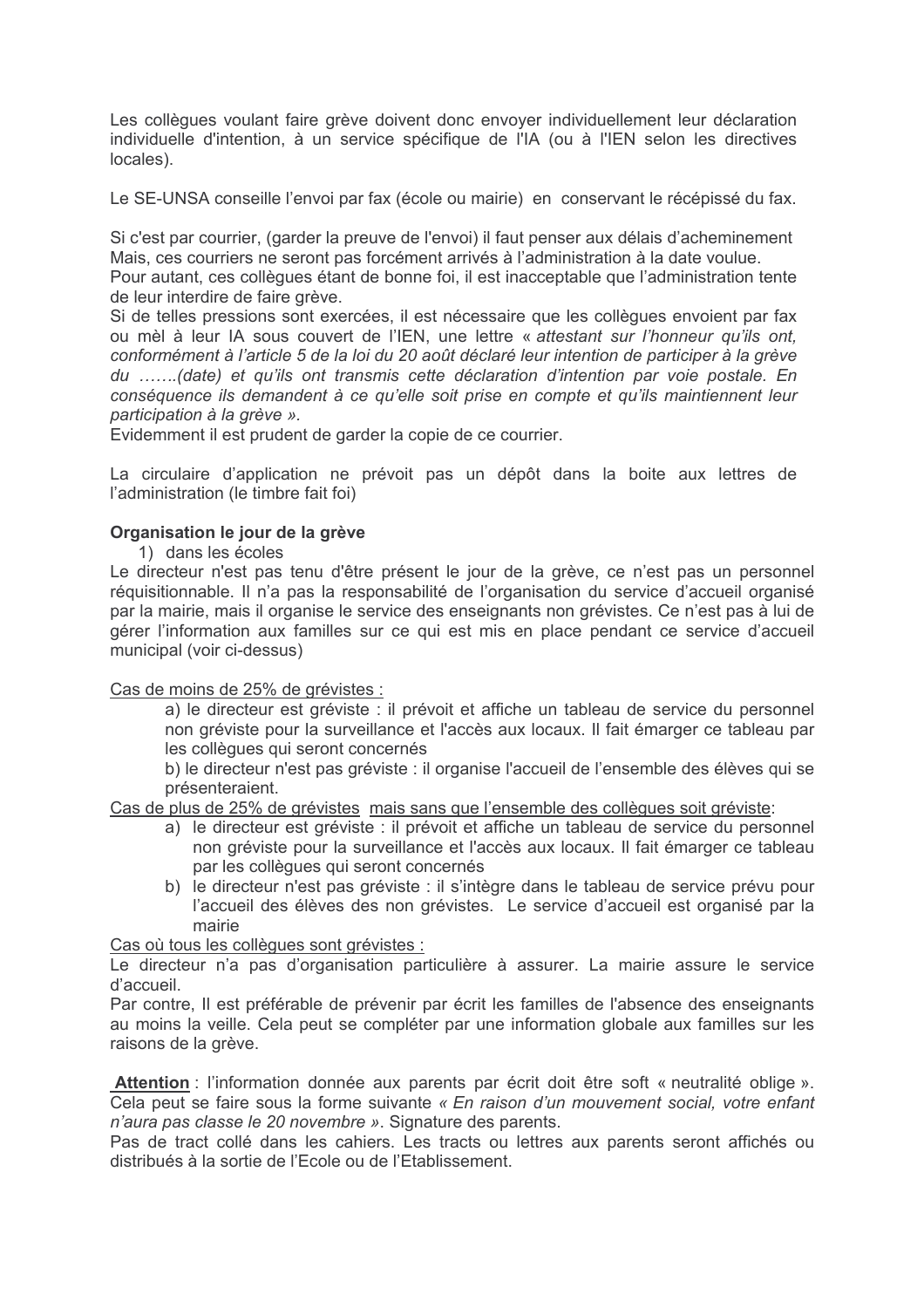2) Dans les établissements de second degré, la meilleure solution consiste à réunir les personnels concernés par la grève (enseignants, non enseignants...) pour la préparer (l'heure d'info syndicale peut être utilisée).

Le correspondant d'établissement du SE-UNSA prévient la section départementale du nombre de grévistes dans l'établissement.

Rappel : les directeurs de SEGPA ne sont pas personnels réquisitionnables (droit de grève. mêmes consignes que pour le directeur d'école)

Pour les personnels travaillant en Internat (CPE, MI-SE, éducateurs en internat) généralement la pratique veut que la grève commence la veille après le départ des externes et se termine le jour de la grève au début de l'internat. (Aux environs de 17 h).

Si un chef d'établissement exige que le collègue chargé de l'internat ne démarre la grève qu'à partir de 0H, il faut qu'il assume cette décision et qu'il prévoit l'organisation du service en conséquence....

3) situation particulière des établissements spécialisés : le chef d'établissement doit assurer la sécurité des élèves. Il est préférable de le prévenir de son absence.

### Incidences financières des faits de grève

- Absence de service (fraction quelconque de la journée donne lieu à retenue du trentième indivisible) loi 61-825 du 29/07/61 et décret 62-765 du 6/07/62, art. 1

- Retenue sur traitement en cas de grève - Circulaire 74-411 du 7/11/74 : la retenue pour salaire est calculée sur le traitement percu au cours du mois ou a eu lieu la grève et non le mois ou la retenue est prélevée

- Calcul des retenues pour plusieurs jours consécutifs incluant des jours sans service à accomplir. Réponse ministérielle du 28 avril 1980 : "l'arrêt du conseil d'état du 7 juillet 78 (arrêt Omont) stipule qu'en cas d'absence de service fait pendant plusieurs jours consécutifs, le décompte des retenues à opérer sur le traitement mensuel d'un agent public s'élève à autant de trentièmes qu'il y a de journées comprises du premier jour inclus au dernier jour inclus où cette absence de service fait a été constatée, même si, durant certaines de ces journées, cet agent n'avait, pour quelque cause que ce soit, aucun service à accomplir"

Ex :1) grève un mardi, nouveau jour de grève le jeudi suivant : le retrait de salaire s'effectuera sur les jours suivants : mardi, mercredi et jeudi

2) grève un vendredi, (samedi non travaillé), nouveau jour de grève lundi : retraits effectués: vendredi, samedi, dimanche, lundi

3) grève une veille de vacances, nouveau jour de grève à la rentrée; retraits de salaires effectués sur les jours de grève mais aussi sur les vacances

#### Recensement des grévistes

La décision de grève appartient individuellement à chaque personnel, qui n'a pas à se déclarer gréviste

• Dans le premier degré : il n'y a pas de supérieur hiérarchique dans les écoles :

**Pour le SE-UNSA** les directeurs d'école n'ont pas à établir la liste des grévistes, n'ont pas à remplir d'enquête à la place des collègues.

Si l'administration envoie un tableau d'enquête par école, seuls les collègues peuvent le signer et le directeur dans ce cas ne fait que transmettre ce que les collègues ont déclaré.

Cela ne résoudra pas le problème des collèques en congé au moment de ce recensement Nous devons donc intervenir pour que l'administration recense elle même les non grévistes, en envoyant individuellement à chaque enseignant une feuille à remplir attestant que celui ci a assuré son service ou était en congé de maladie ordinaire, maternité....le jour concerné. Cela peut être un formulaire en ligne.

Les délais de retour d'enquête ne doivent pas être trop courts (refuser un délai de 24 ou 48h)